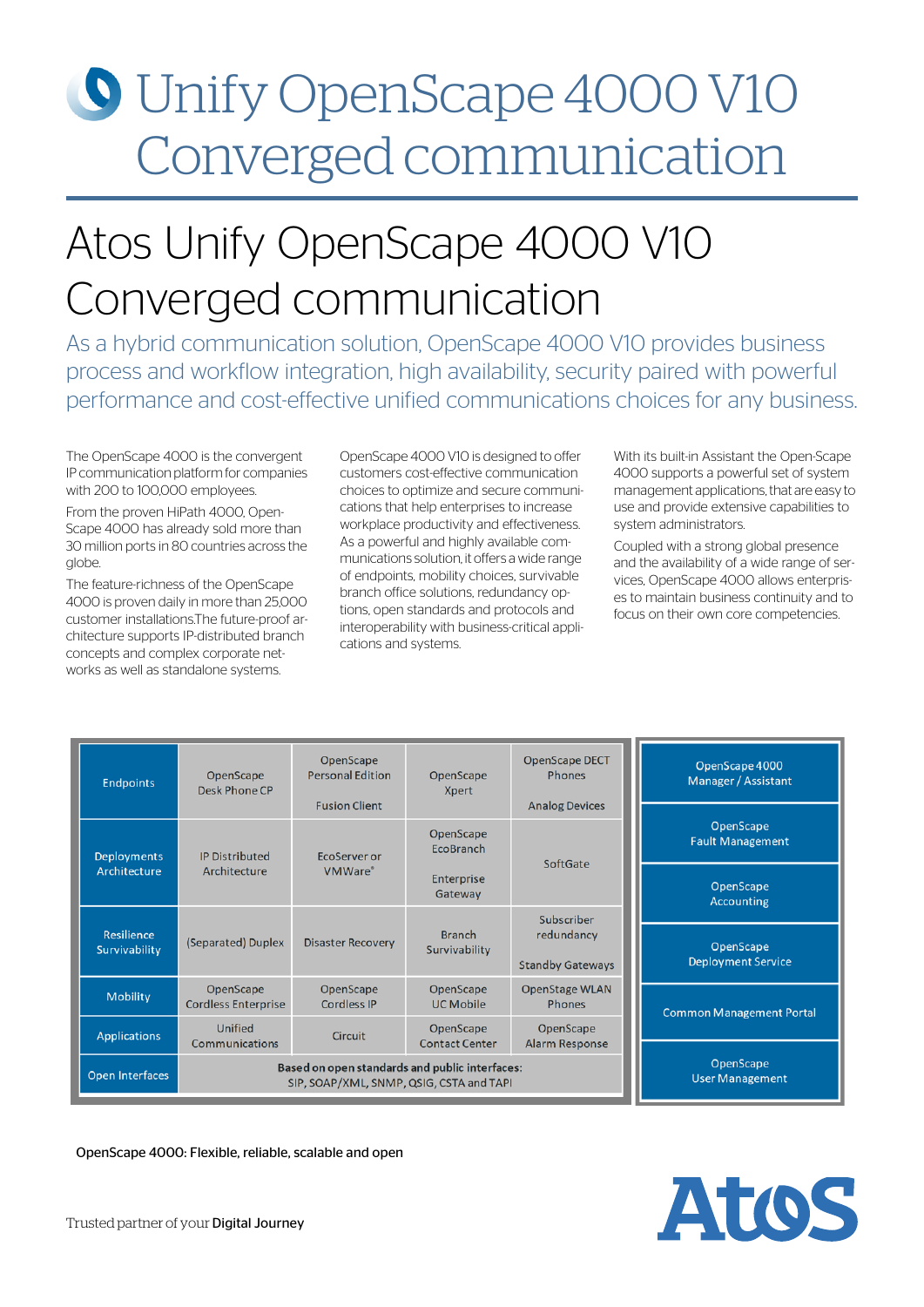# **Architecture**

### Flexible, reliable and scalable

OpenScape 4000 offers an ideal solution for an enterprise communications infrastructure – regardless of size and location requirements. With its modularity, the availability of scalable Access Points, pure software-based branches, plus powerful networking options it provides a perfect solution for seamless expansion and can be integrated in any IP infrastructure.

#### Deployments / Call control

OpenScape 4000 offers the following deployment options:

- OpenScape 4000 EcoServer/ Open-Scape EcoServer
- OpenScape 4000 Branch/ OpenScape EcoBranch
- VMware®

A maximum of 12,000 subscribers can be supported per OpenScape 4000. Configurations with up to 100,000 users can be implemented without difficulty in networked systems, supporting converged IP requirements involving applications with a large number of analog and TDM devices, DECT applications, or specialized industry sector applications.

The EcoServer, Unify's own call control server in a 19" housing, supports up to 15 directly connected Access Points (AP3700 Host Shelves) plus 83 IP-distributed Access Points.

The virtual solution offers the same high scalability as the EcoServer hardware. The high availability requirements are ensured by VMware® features such as vMotion and High Availability.

## Resilience / Redundancy

The modular structure of OpenScape 4000 also enables cost-effective resilience solutions.

The EcoServer is the high available central control unit with redundant power supplies, SSDs and redundant LAN interfaces.

OpenScape 4000 duplex options for Eco-Server or virtual deployment enable complete redundancy for call control, CSTA application connectivity and administration, even in geo separated locations. Disaster Recovery and survivability functionality for all branch concepts complete the solution.

#### **Management**

OpenScape 4000 Assistant is the management solution for all OpenScape 4000 standalone systems and an integral component in every OpenScape 4000 system. OpenScape 4000 Manager, the central management platform for Open-Scape 4000 networks and standalone systems, provides enhanced functionalities for configuration and monitoring, comprehensive network management as well as additional applications.

#### Access Points

Various Access Points are available to meet every customer requirement.

The AP3700 with 13 slots for subscriber or trunk cards connects directly to the EcoServer and is ideal to hold a large number of analog/TDM devices or trunk connections or to connect DECT base stations. The 19" housing of the AP3700 can easily

be integrated into the customer infrastructure.

The older AP3300 with 16 slots and a width of 30 inches is still supported by the OpenScape 4000 V10 but is not available for new sales.

#### IP Distributed Access Points

For each application we're able to offer an appropriate branch solution; either the OpenScape Enterprise Gateway, Open-Scape 4000 Branch/ OpenScape Eco-Branch, the pure software based Open-Scape 4000 SoftGate application or the older AP3700 IP and OpenScape Access 500, which are not available for new sales any longer, but are being supported by OpenScape 4000 V10.



#### OpenScape 4000 scenarios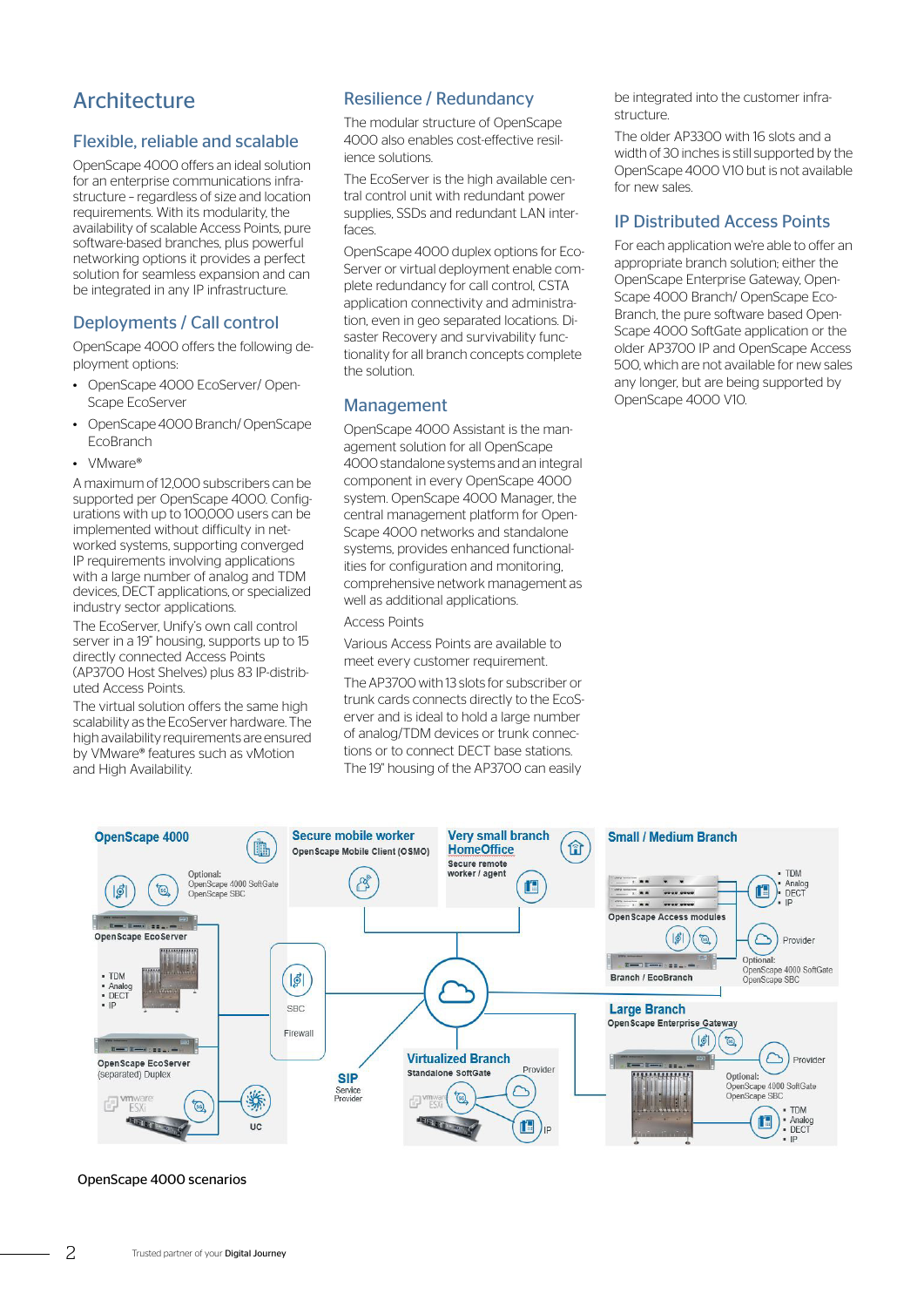# OpenScape Enterprise Gateway

OpenScape Enterprise Gateway is the preferred solution for larger branches with the need to connect a high number of legacy devices or trunks (analog, TDM) or to deploy larger classical DECT installations.

Since the hardware of the OpenScape Enterprise Gateway is based on the AP3700, AP3700 IP or even the AP3300 IP all subscriber and trunk cards as for the host system can be used and moved and exchanged in the network if required.

The EcoServer serves as control unit for the OpenScape Enterprise Gateway and provides further functionality like branch survivability.

## OpenScape EcoBranch OpenScape Access Modules

Offering redundant AC or DC power supplies and redundant SSD drives Open-Scape 4000 Branch/OpenScape Eco-Branch is a high performance EcoServerbased solution for small to midsized branches, which can also be deployed as a autonomous OpenScape 4000 system.

Up to eight OpenScape Access modules can be connected to an Open-Scape 4000 Branch/OpenScape EcoBranch. This flexible and stackable 19"-solution provides connection to analog/TDM devices or trunk connections or to DECT base stations.

# OpenScape 4000 SoftGate application

The OpenScape 4000 SoftGate application provides cost-effective VoIP functionalities with reliable branch survivability options and easy IT integration in the Open-Scape 4000 solution and management suite. The software provides full feature access for IP endpoints with the comprehensive HFA protocol (HiPath Feature Access) and SIP connectivity for trunking and subscribers.

This software-based branch solution can either run as virtualized solution on VMware® or on the EcoServer, OpenScape 4000 Branch, OpenScape Access 500 or OpenScape Enterprise Gateway.

Any OpenScape 4000 SoftGate site integrates seamlessly in the communication system and network like any IPDA Access Point in terms of features and administration.

# Signaling and Payload Survivability for IP branches

Survivability for signaling and payload ensures that OpenScape 4000 also offers the highest availability in distributed operation.

This function allows voice to be routed via PSTN and signaling to be routed via an alternative IP route for IP branches. This expanded survivability functionality can be used as an alternative dynamic path if the primary IP network fails, all available VoIP resources are busy, or IP quality is found to be poor.

# Access Point Emergency (APE) for IP branches

The Access Point Emergency (APE) functionality for IP Distributed Access Points is another important building block to guarantee the high availability of the overall solution.

With APE, branch survivability is ensured in the event of a failure of the host system or an outage of the WAN connection to the host system.

If a problem is detected, the APE control can decide according to preconfigured rules to take over the control of the Access Point or even a group of Access Points.

## Session Border Controller

The software based OpenScape Session Border Controller (SBC) can be activated in a Linux Container on either the EcoServer, the OpenScape Enterprise Gateway or the OpenScape 4000 Branch/OpenScape EcoBranch. Designed specifically to address security and interoperability issues of SIP-based VoIP traffic, Open-Scape SBC is architected for SIP trunking termination from multiple Service Providers, makes teleworker and contact center home agent deployment scenarios easy and cost-effective.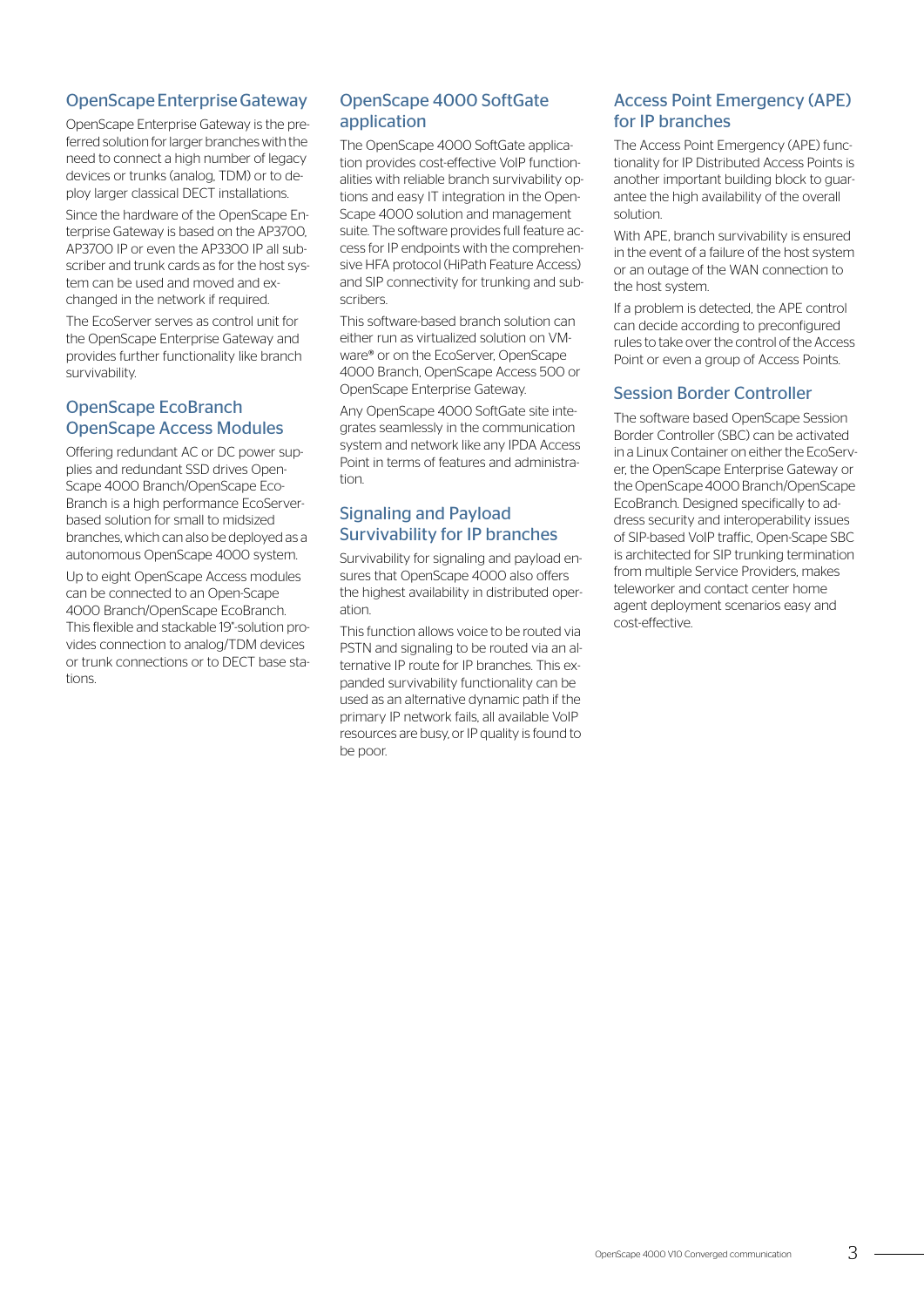# Software and features

The OpenScape 4000 software installed on the Linux operating system offers a full set of converged enterprise-class communication features.

## User-based licensing

Same as the previous version Open-Scape 4000 V10 user-based licensing consists of two licenses

- TDM licenses: This category comprises analog devices, TDM/U<sub>PO</sub>-based devices, Cordless Enterprise (DECT), and  $ISDN/S<sub>0</sub>$  devices. Also, PSE endpoints are covered by these licenses.
- Flex licenses: This category can be used for all devices, including IP-based devices.

Trunks will no longer consume licenses.

# System features

- Integrated connectivity for analog, TDM, and VoIP subscribers
- Cost-saving Least Cost Routing for analog, TDM and IP trunks
- Integrated attendant functions
- Different time zones
- Multilingual user interfaces
- Virtual numbering plan
- Integrated FlexRouting for Contact Center
- Flexible configuration of local tones and announcements per branch office
- Branch survivability
- Gatekeeper redundancy for HFA and SIP subscribers
- Bandwidth resource manager for IP endpoints and branches
- Signaling (TLS) and Payload (SRTP) encryption for VoIP (Voice over IP) connections
- PKI integration for Signaling and Payload encryption
- CTI integration of business applications via CSTA III ASN1, CSTA XML
- XML Phones Services interface for easy and cost-effective workflow integration
- Call detail recording
- Integration of SIP-based video endpoints
- Emergency calling
- Multi-Level Precedence and Preemption (MLPP)

## User features

• Number redial

- Speed dialing system/individual
- Name key
- Call journal
- Alternate
- Call transfer
- Call deflection
- Return call
- Message waiting indication
- Call waiting
- Call park
- Directed call park
- Do not disturb
- Flexible and enhanced call forwarding
- Eight-party conference
- Direct station selection key function
- Override and prevention of override
- Hotline
- Mobile HFA (network-wide user mobility)
- Personal ID number (PIN)
- **Executive/secretary functions**
- Intercom features
- Integrated multi-line key functionality
- Network-wide hunt groups
- Network-wide pickup groups
- One Number Service Parallel ringing
- Charge display
- … and much more

# Networking features

OpenScape 4000 can be connected to public and private networks via different interfaces such as IP trunks, TDM or even analog and standard protocols such as SIP, ISDN or QSIG.

OpenScape 4000 also enables the creation and operation of efficient, homogeneous and economical global communication networks. OpenScape Networking can be performed via IP or ISDN – always with the full CorNet-NQ feature set.

SIP-Q based IP networking offers extensive features in any networking scenario between OpenScape 4000, OpenScape Voice or OpenScape Business.

In homogeneous OpenScape 4000 networks SIP-Q is being used to tunnel all Cor-Net-NQ features.

The most significant advantages of these homogeneous networks include the following:

- Central administration with Open-Scape 4000 Manager
- Deployment of central applications like OpenScape Xpressions and Open-Scape UC
- Enhanced voice features such as call pickup group, call park, directed call pickup, call forwarding, callback on busy and callback no answer
- SIP trunking networking via IPv4 and IPv6 networks
- SIP trunking to certified providers
- Optimized use of the enterprise network through Least Cost Routing (LCR) guarantees the cheapest route, based on time at different operators, central administration of all LCR data with OpenScape 4000 Manager, local and network-wide administration of all outgoing, incoming and internal connections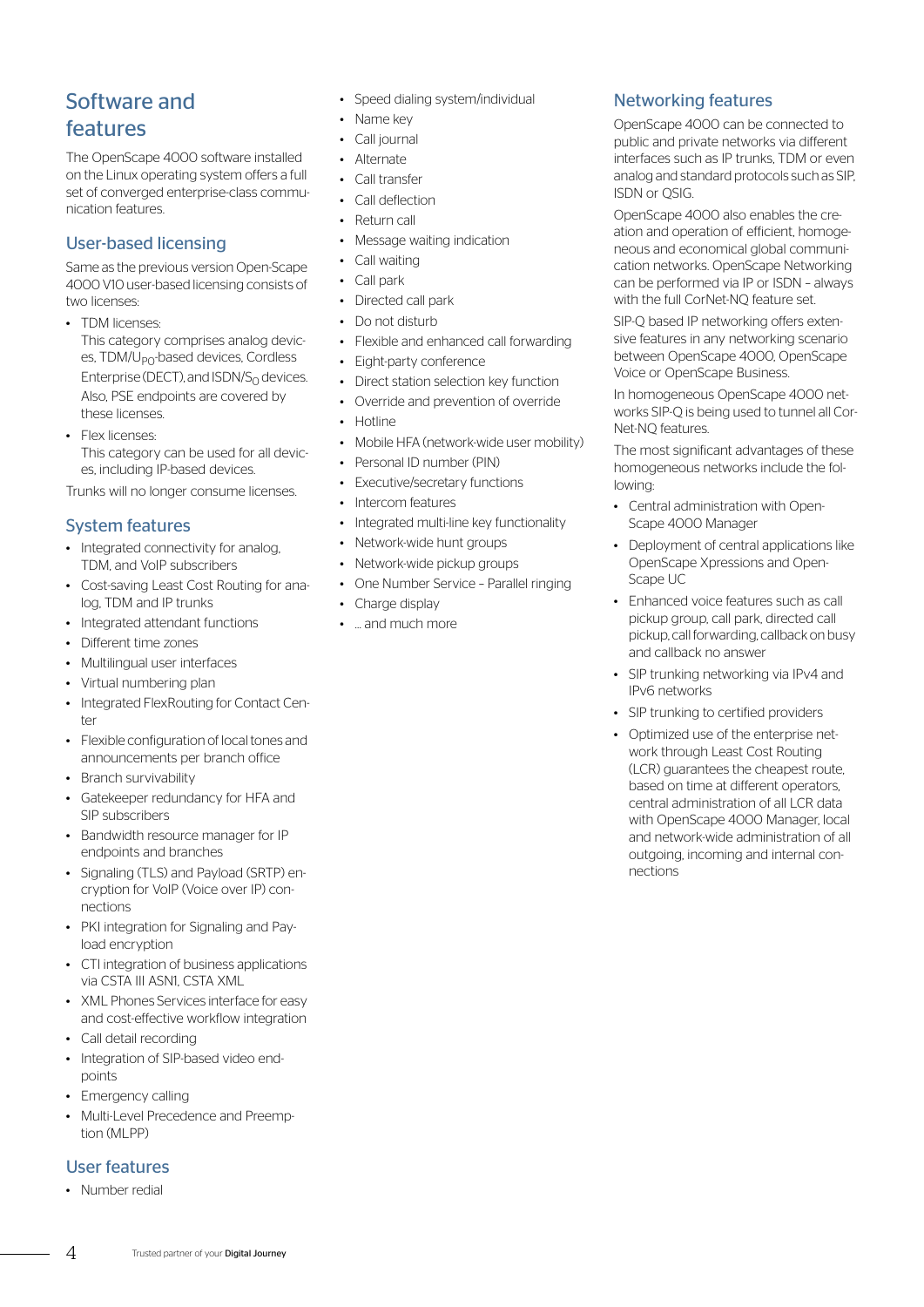# VoIP gateways

IP Gateway functionalities for seamless migration to VoIP infrastructure are available with HG 3500 peripheral cards in the OpenScape 4000 Host Shelves or Access Points, or with virtual software-based vHG 3500 in the OpenScape 4000 SoftGate application.

The VoIP gateways offer:

- HiPath Feature Access (HFA) for IP Endpoints, such as OpenScape DeskPhone CP, older IP endpoints or AC-Win SL
- SIP-Q trunking for connections to Open-Scape 4000, OpenScape Voice and OpenScape Business
- Native SIP subscriber interface for SIP applications, such as OpenScape Xpert. WLAN handsets or the Open-Scape Fusion Client. This interface also supports redundancy.
- Native SIP trunking to connect to SIP service providers or 3rd-party systems or applications, like Microsoft Teams or Cisco CUCM
- Signaling and Payload encryption based on TLS and SRTP
- Up to 120 simultaneous connections
- Simultaneous use of multiple functions, e.g. subscribers and trunking on the same board
- A-law/ -law conversion capabilities
- Resilience for HG 3500 functions with HG 3500 standby board
- IP connectivity resilience with redundant LAN interfaces
- High voice quality via integrated G.168 compliant echo cancellation and endto-end payload connections
- T.38 fax transmissions for SIP subscribers, SIP trunking, and IP connectivity between IP branches
- G.729 voice compression
- Adaptive jitter buffer
- Voice activity detection
- Self-maintenance
- Comfort noise generation
- Packet loss concealment
- SNMP network management support
- QoS in accordance with IEEE 802.1p/q (VLAN tagging) and DiffServ (IETF RFC 2474)
- Support of QoS Data Collection (QDC) for VoIP quality monitoring

The vHG 3500 virtual gateway for OpenScape 4000 SoftGate offers on top:

• IPv6 networking links to OpenScape 4000 communication server

- IPv6 support for SIP-Q trunking and native SIP trunking
- OpenScape 4000 SoftGate Load-balancer for native SIP trunking for large deployments (more than 120 channels) with OpenScape UC conferencing server and SIP service pro-vider
- Zero Local Config SoftGate

# Management

# OpenScape 4000 Assistant

OpenScape 4000 Assistant is an integrated management application with webbased administration interface for local configuration, necessary service tools, and an integrated SNMP Proxy agent (for sending OpenScape 4000 error messages and alarms as SNMP trap).

OpenScape 4000 Assistant functionalities:

- Common platform for service and administration with single sign-on, and inherent part of each OpenScape 4000 system
- Automated synchronization with the OpenScape 4000 database
- Configuration Management
- OpenScape 4000 CSTA configuration
- Inventory management
- Backup & Restore
- Switch diagnosis support
- Realtime diagnosis system
- Error message interpreter
- Integrated Fault Management
- Integrated Performance Management
- Access via web client

# OpenScape 4000 Manager

The OpenScape 4000 Manager is the central management platform for Open-Scape 4000 networks. As Element Manager, it is an integral component of the OpenScape MetaManagement architecture.

OpenScape 4000 Manager offers:

- Configuration Management (CM) supporting many different languages
- Performance Management (PM)
- Collecting Agent (COL)
- Application Programming Interface (API)
- SNMP Proxy Agent

Additional OpenScape MetaManagement applications:

- OpenScape Fault Management (FM)
- OpenScape Accounting Management (HiPath AM)
- OpenScape User Management as part of Common Management Platform CMP

# OpenScape Deployment Service

The OpenScape Deployment Service (DLS) provides a solution for customers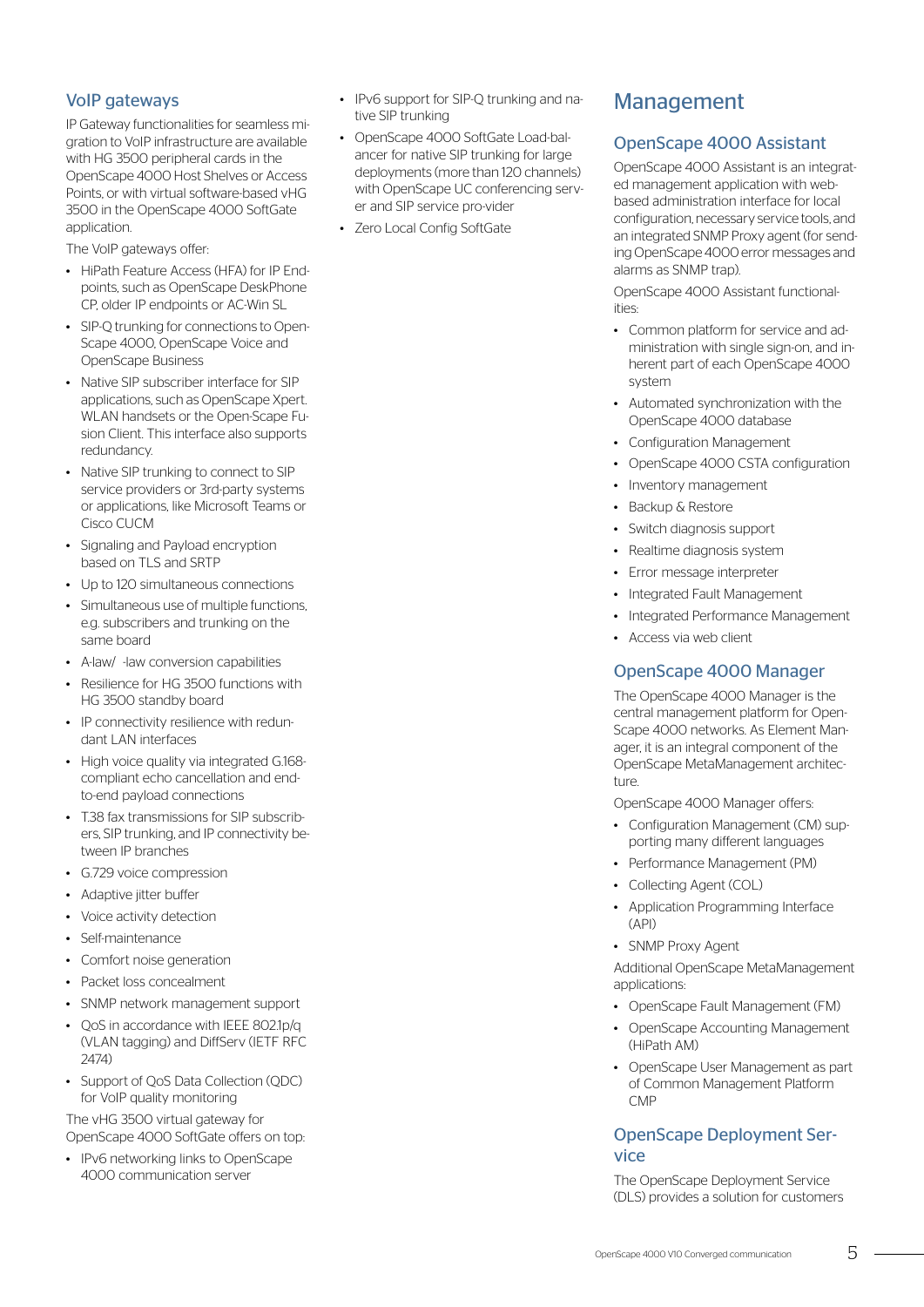and service personnel to administer IP devices (IP phones and clients) in Open-Scape networks. This includes HFA and SIP based networks also including Open-Scape Voice. DLS is the central system where device and QoS related parameters of OpenScape IP devices are administered for the customer's entire network. Additionally, DLS takes over the distribution of certificates for deploying TLS (Transport Layer Security) and is also able to create certificates where there is no existing customer PKI (Public Key Infrastructure) framework.

# Desktop productivity

Regardless of which technology you use today or will use in future: Unify always offers the appropriate devices. OpenScape 4000 V10 supports the fol-

- lowing IP and TDM device families: • OpenScape DeskPhone CP HFA, SIP & TDM
- OpenScape Desk Phone IP **HFA**
- OpenStage HFA & TDM
- optiPoint 4x0/600 **HFA**
- optiPoint 500/600 TDM
- OpenStage WL3

When using the newest IP based Open-Scape DeskPhone CP devices, OpenScape 4000 will automatically update the pre-installed SIP Software to HFA, depending on the user configuration.

# **SoftClients**

# OpenScape Personal Edition

OpenScape Personal Edition is the latest IP-based softphone that can be used with OpenScape 4000, either with HFA or SIP. It offers the option of integrating corporate directories and personal call lists via LDAP.

# OpenScape Fusion Client

OpenScape Fusion Client is the standard UC client for voice and video telephony, based on SIP, which integrates UC functionality into business applications (Microsoft Outlook, Microsoft Lync/S4B, HCL Notes).

# OpenScape Xpert

For the trading and financial markets of today it is of vital importance that decisions can be made quickly. Efficient and reliable communication technology is crucial for success. OpenScape Xpert offers dealers and brokers a decisive competitive advantage with its innovative architecture, its enhanced graphical user interface and its extensive feature set.

# Attendant Console (AC-Win SL)

The attendant console AC-Win SL is a PCbased application for Microsoft Windows 8, 10 that permits the convenient traffic management by live attendants, using a USB head-set/handset. AC-Win SL can be used with two or twelve queues. The PCbased attendant console is connected to the OpenScape 4000 via IP/HFA.

# Busy Lamp Field (BLF-Win)

The Busy Lamp Field BLF-Win is an application for the PC-based attendant console, AC-Win SL. The constant availability of information about the current status of the extensions enables more efficient and faster handling of incoming calls.

# Directory Service (DS-Win)

The Directory Service DS-Win is a telephone directory application for the AC-Win SL to increase the efficiency and the communication quality.

# Display Telephone Book (DTB)

Display Telephone Book is an Open-Scape 4000 integrated application to provide directory and call log features for TDM and HFA desktop phones, as well as cordless DECT devices. The user can look up names in a central directory or in his personal directory.

# OpenScape 4000 Phone **Services**

The following OpenScape 4000 integrated phone services provide a set of features to increase workplace productivity:

- EasyLookup: Simple access to the corporate directory via LDAPS
- EasySee: Output of information from the corporate directory as PhoneCard on the PC
- Easy UC: Setting OpenScape UC presence status and preferred device from your HFA/TDM desktop phone or cordless device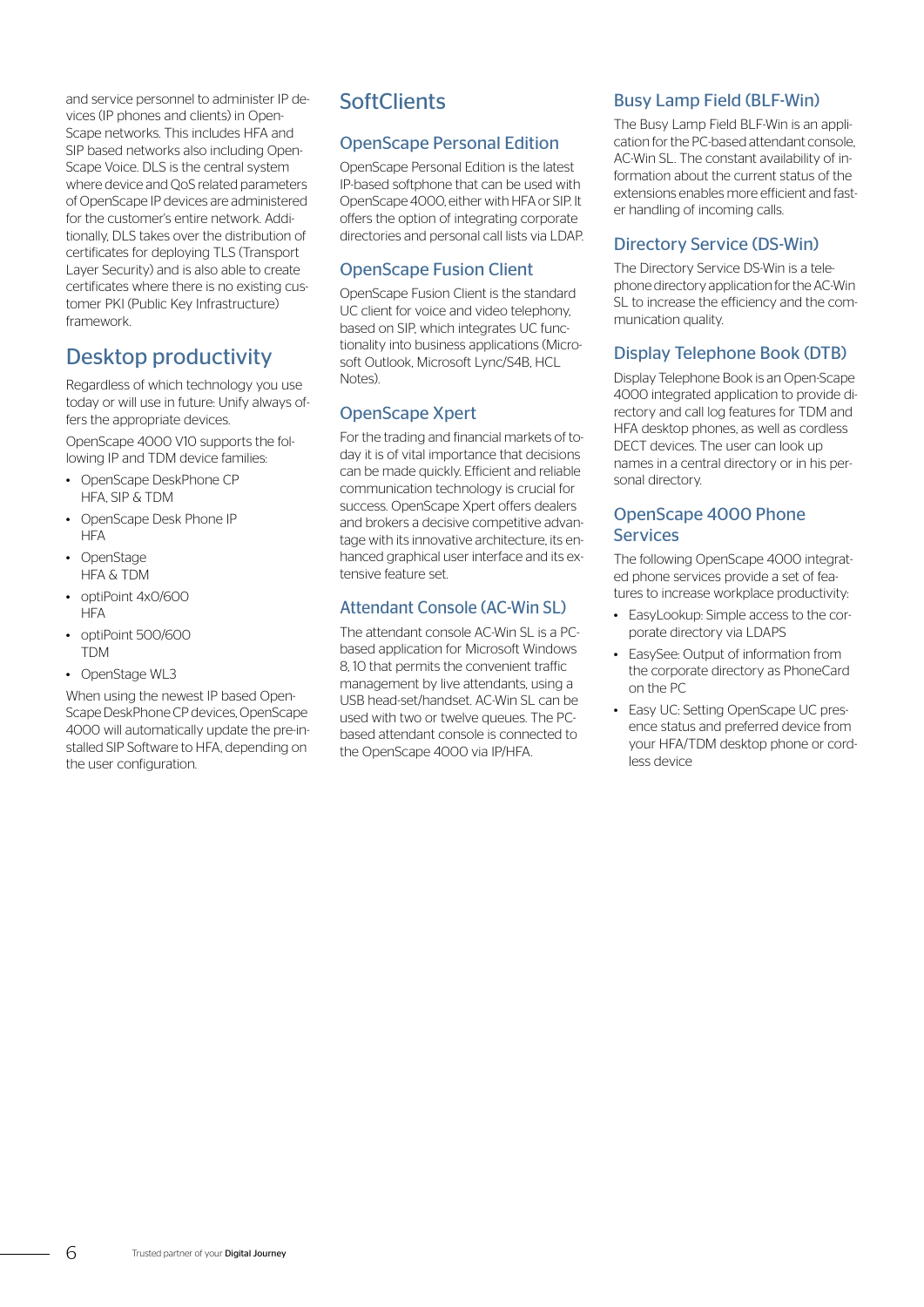# **Mobility**

#### Cordless Enterprise

OpenScape Cordless Enterprise V7 enables cordless telephony with the userfriendly features of the system. Compliance with the international Digital Enhanced Cordless Telecommunication (DECT) standard guarantees first-class sound quality, wide-area coverage, high user density, and privacy.

The modular extendible system architecture is based on integrated radio switching boards and base stations which are connected to the OpenScape 4000 communication system via digital/TDM interfaces. This allows the planning and implementation of cost-effective installations that meet coverage and demand needs.

The full incorporation of OpenScape Cordless Enterprise into the existing administration and maintenance concept designed for OpenScape 4000 makes Open-Scape Cordless Enterprise an extremely service-friendly product.

User-friendly handsets with excellent voice quality and an interactive user interface are extremely popular with users of mobile telephones and increase productivity in the workplace by providing greater availability and more flexible communication.

#### OpenScape Cordless IP

OpenScape Cordless IP is the DECT over IP solution for pure IP and hybrid platforms. This enables the customer also to use the competitive DECT handset portfolio on all Unify platforms. Unlike the longestablished OpenScape Cordless Enterprise solution, the DECT over IP base stations used in the OpenScape Cordless IP V2 solution are connected to the LAN.

#### DECT Handsets

A high degree of flexibility and mobility makes the OpenScape DECT Phone S5 and OpenScape DECT Phone SL5 handsets for office environments, and the OpenStage M3 handsets for industrial environments to favorites among the cordless telephones. The handsets offer excellent digital speech quality, a high degree of immunity to eaves-dropping, and a long range (up to 50 meters indoors and up to 300 meters outdoors).

#### OpenScape Contact Center

OpenScape Contact Center solutions allow you to interact with customers at the highest level, improving satisfaction, increasing revenue and loyalty and enhancing productivity.

OpenScape Contact Center is a set of packaged software applications that improve the effectiveness and efficiency of a company's contact center operations through intelligent skills-based routing, universal queuing, routing and tracking across all your media channels, agent and management tools, and comprehensive reporting.

Integrated with your other customer relationship management systems, Open-Scape Contact Center will deliver a worldclass customer service experience.

It is market-proven, fully scalable and can accommodate small 10-agent environments right up to very large multi-site enterprise installations.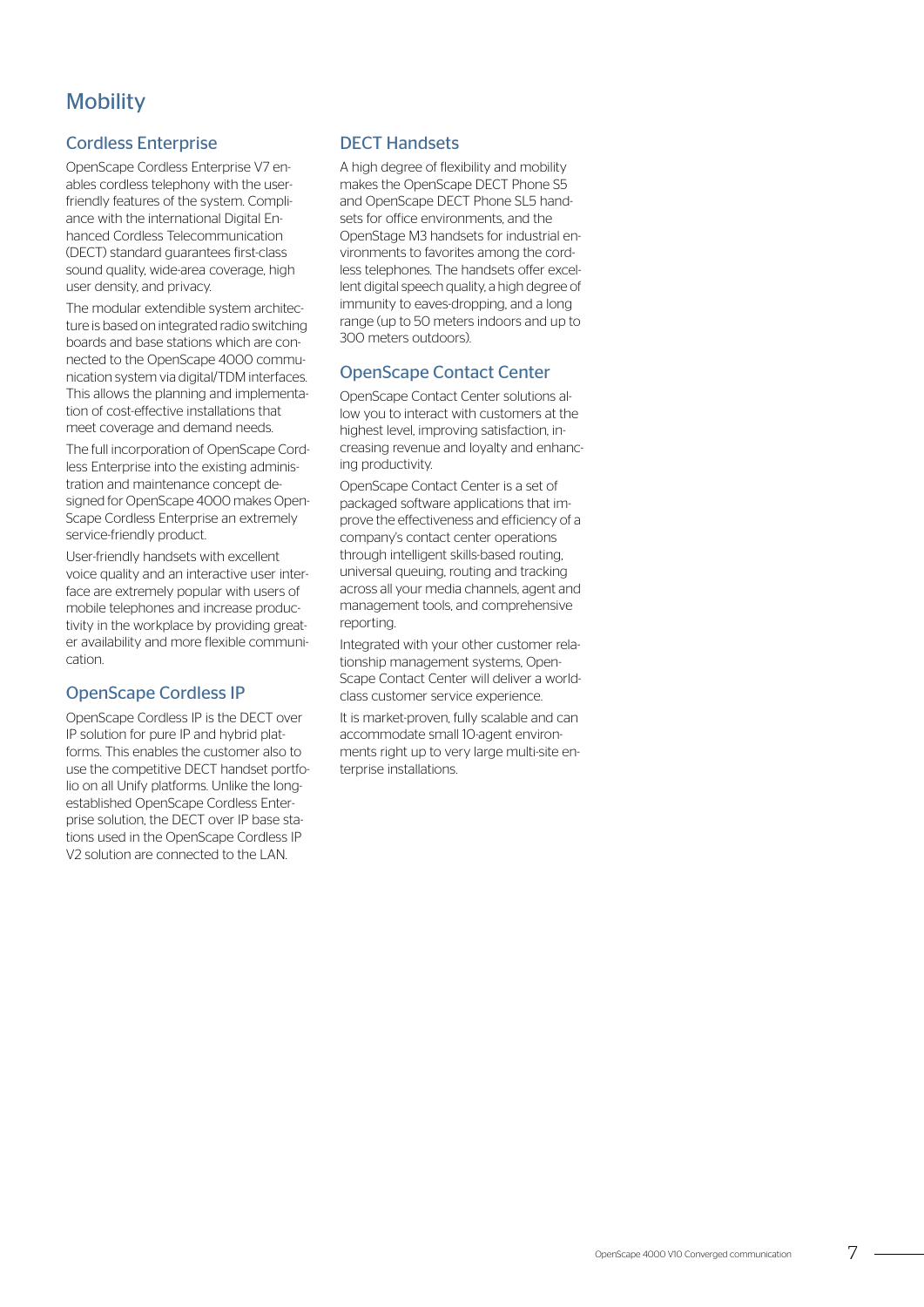# Unified Communications

# OpenScape UC Enterprise

OpenScape UC Application is at the heart of Unify's unified communications portfolio; enabling presence based, real-time communications so your teams can collaborate like never before. This means you can offer greater customer service, bring products to market faster, and respond to new challenges as they arise.

Seamless integration into your current infrastructure means you can exploit and maximize your current investments, and benefit from enhanced unified communications right now.

#### Highlights:

- Comprehensive presence management for both users and phones
- Preferred device to control availability
- Integrated voice messaging
- Powerful, software-based conference management with innovative features
- Support for Windows, web, and mobile clients and provision of a voice portal
- HFA and SIP Softphone functionality
- A well-designed user interface that is very easy to use and is harmonized for all customers
- Modular product structure with the option of increasing functionality as needed in steps
- Instant Messaging and Web Conferencing with OpenScape Web Collaboration or third-party products

## OpenScape UC Mobile Client

The OpenScape UC Application includes a Mobile Client, enabling mobile users to benefit from presence awareness of key contacts, quick access to conferences, setting their presence status and preferred device – among many other features.

#### OpenScape Xpressions

The OpenScape 4000 delivers cost-effective choices in unified messaging functionality. These unified communications options coupled with CTI services help embed powerful communications capability directly into business processes creating an efficient and effective workplace.

# Connectivity to Circuit

Circuit is a Unify WebRTC-based cloud service for team communication and collaboration in enterprises. OpenScape 4000 provides the perfect connectivity to circuit for your telephony.

Three variants of connection can be selected:

#### Hosted UTC (hUTC)

This variant offers basic telephony functionality and gives you a chance to learn about the product and try it out.

#### On-premise UTC (pUTC)

This connection provides additional benefits if you value our Circuit Cloud solution, but either use the platform of another provider or have low telephony requirements. The pUTC variant also provides the basic functionality, but unlike hUTC, keeps the RTP traffic in the customer's network as far as possible, hence minimizing the bandwidth requirements on the link to the Public Cloud.

#### Advanced Telephony Connector (ATC)

ATC is the premium telephony connector that provides the maximum benefits of the Circuit Cloud solution. ATC uses the One Number Service (ONS) of the Unify communication platforms and adds the capability to transfer an active call back and forth between the devices of the user, e.g. from the workplace telephone to the tablet or from the tablet to the Smartphone, etc.

# OpenScape Web Collaboration

Enjoy feature-rich multimedia collaboration at an affordable price with our scalable, secure, and highly reliable web conferencing solution. Offering integrated text, data, web and multi-party desktop video conferencing, OpenScape Web Collaboration is a cost-effective and efficient way to deliver meetings with up to 1,000 session participants.

Typical applications include:

- Webinars
- Training sessions
- Project meetings
- Sales meetings
- Product demonstrations
- Basic remote support to customers and end users

OpenScape Web Collaboration features an easy-to-use and intuitive desktop client that uses "media morphing" to transition between media with a single click, and offers quick access to its functionality, including:

- Desktop and application sharing
- File sharing
- Co-browsing
- White-boarding
- URL push
- IM chat
- Multi-party video chat

Users are kept secure with 256-bit AES encryption.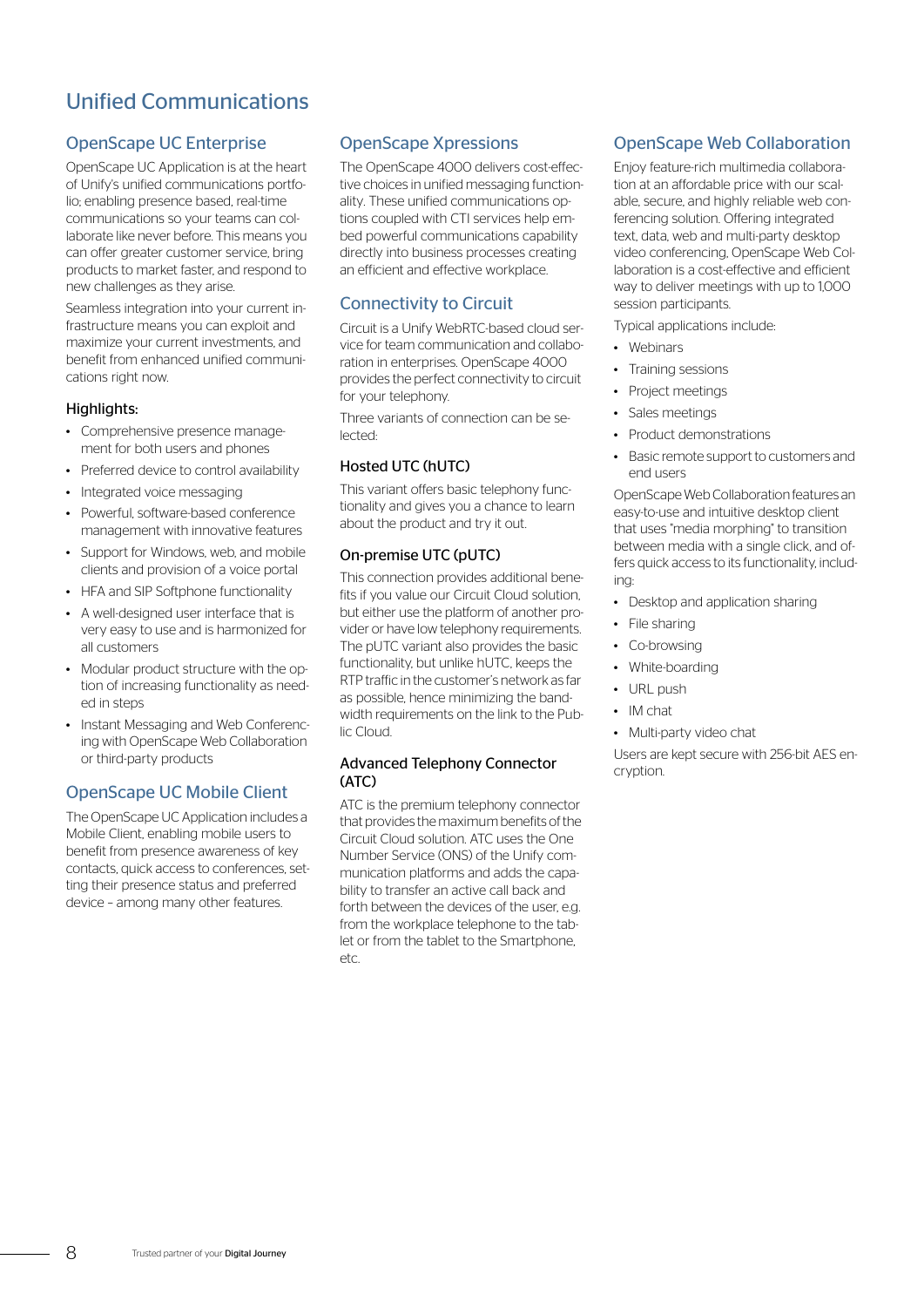# Alarming and **Positioning**

## OpenScape Alarm Response Professional

OScAR-Pro is the successor of the wellknown HiPath DAKS. Thus, it is a modular system that can operate with various applications and is scalable within a wide range. OScAR-Pro offers the following applications on its server:

- Broadcast/alerting with serial interface
- Broadcast/alerting with ESPA-X interface
- Emergency and high-performance conferences
- Call profiles
- Info telephone
- Internet-Controlled Telephony Conference (ICTC)

# OpenScape Alarm Response Economy

OScAR-Eco is the ideal mini-server for alarms for specific customer needs, suitable for nursing homes, small branch offices and limited use in larger enterprises. Initiators for alarms can include door contacts and sensors as well as external systems (e.g. nurse call systems in the hospital), phones and single-button medallions. OScAR-Eco raises alarms with information on the cause including positioning data, thus guaranteeing fastest mobilization of support staff and service technicians.

- 4-channel connection to OpenScape Business, OpenScape 4000 and Open-Scape Voice via ISDN/TDM or VoIP/LAN
- Variable activation of broadcasts by host systems (ESPA 4.4.4 or ESPA-X) via contact inputs, a console or phones, or by a GMD single-button emergency medallion
- Digital I/O and serial data interface
- Various LAN services
- Hassle-free administration via browser with leading-edge security concept
- Positioning of GMD Medallions in WiFi or DECT networks
- Flexible broadcast strategies with multitasking
- Detailed logging
- ... and much more

# Upgrade/Conversion to OpenScape 4000

#### Migrating and Upgrading

Older HiPath and OpenScape 4000 systems can be migrated and upgraded to V10. Upgrade licenses are available for systems from HiPath 4000 V10 on.

# **OpenScape** Software Assurance

A customer who joins this OpenScape Software Assurance program benefits from all future software versions. These can be improved security features or innovative functionalities. Continuous software upgrades guarantee long-term software stability, up to-date security features and fixes, and improve the OpenScape Unified Communication interfaces towards other products and solutions. OpenScape Software Assurance is based on a recurring payment scheme. All future investments for software releases are already integrated in this billing model. Therefore, the OpenScape Software Assurance program improves your budget planning reliability. Compared to traditional version upgrades, customers can realize considerable cost savings with OpenScape Software Assurance.

#### Software Support

The Software Support (co-delivery) provides remote support and software upgrade entitlement to updates and future releases in a fused offering with options that are simple to buy, manage and renew. Customer investment is protected by the combination of technical assistance, software updates and upgrades and access to comprehensive online resources.

Co-delivery allows Partners with Master and Professional specializations to leverage Unify's support capability within their own service offering to customers. This required support experience includes Level 2 maintenance & support, an Expert Assistance hotline for certified technicians covering dedicated products, and software license upgrade entitlement included for a complete, industry standard software support package.

Software Support (Resale) from Unify provides comprehensive, flexible support services for Partner resale to their customers. Packages include software support with SLA options for specific customer needs priced as a percentage of software, so it is simple to buy, manage and renew. Customer investments are protected by the combination of technical assistance, software updates and upgrades and access to comprehensive online resources.

Resale allows Partners with Authorized, Master or Professional specializations to leverage Unify's support capabilities including Level 1, 2 and 3 remote support, software license up-grade entitlement and options for a complete yet flexible industry standard support offering.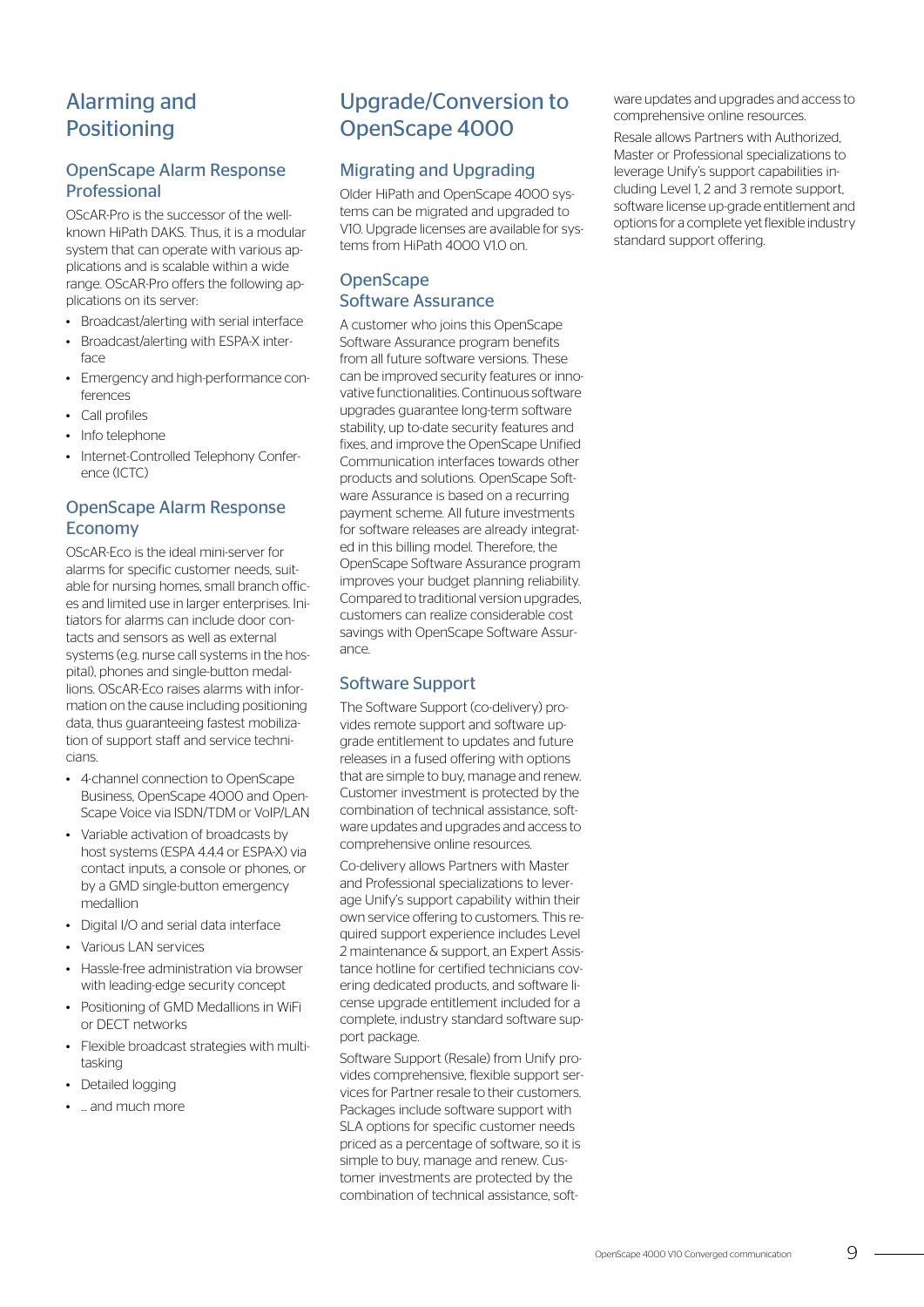# System interfaces

## **Trunks**

- $S_0$  (basic rate interface, BRI)
- E1  $(S_{2M})$  (primary rate interface 30 channels)
- T1 (primary rate interface 24 channels)
- Analog (e.g. HKZ, E&M)
- Native SIP (SIP service provider)

# Networking interfaces

- Basic Rate  $S_0$  / Primary Rate E1 / T1
- The following protocols are supported: CorNet-NQ, QSIG, DSS1, CAS
- Analog, e.g. MFC-R2, E&M
- SIP trunking to HiPath/OpenScape platforms with SIP-Q protocol
- Native SIP trunking for IP interoperability with third-party technology partners

# User interfaces

- $\cdot$  U<sub>PO/E</sub>
- Two-wire interface for connecting TDM telephones and Cordless Enterprise Base Stations
- HiPath Feature Access (HFA) for HFA/IP endpoints, e.g. OpenScape DeskPhone CP
- SIP for IP Endpoints, e.g. OpenScape Xpert or OpenStage WL3
- $S_0$  bus  $S<sub>0</sub>$  port for ISDN terminal devices
- a/b port (CLIP, name display, and MWI possible) for analog terminal devices

## CSTA standards

- ECMA-269: Services for Computer Supported Telecommunications Applications (CSTA) Phase III
- ECMA-323: XML Protocol for CSTA Phase III
- ECMA-285: ASN1 Protocol for CSTA Phase III
- ECMA TR/82: Scenarios for CSTA Phase III

# Integral service platform

- Web protocol https
- Remote access
- SNMP Proxy Agent
- SFTP for Backup & Restore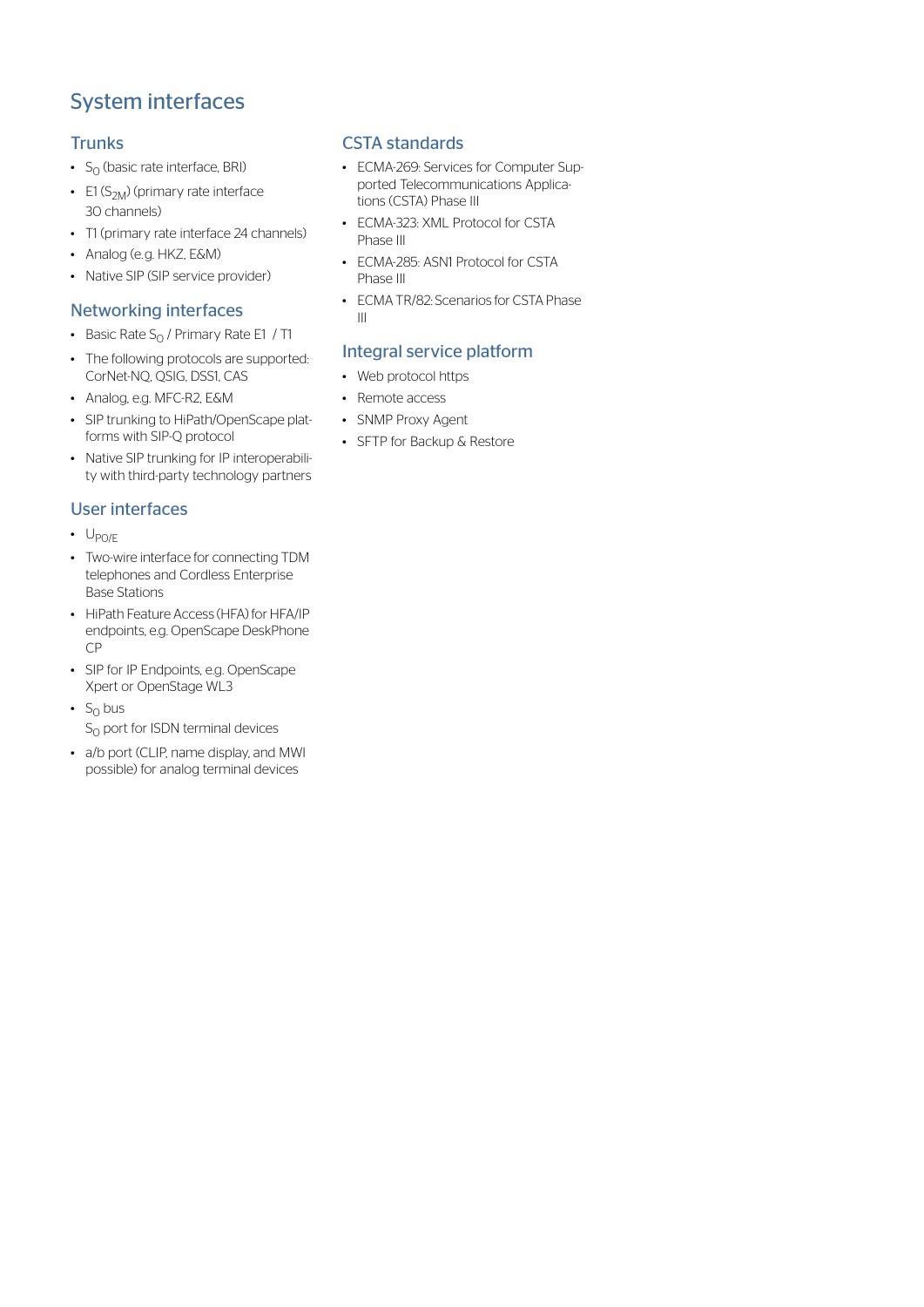# Technical data

| <b>Variant</b>                                                    | <b>Number of</b><br>directly connected access<br>points | <b>Number of</b><br><b>IP-distributed access point</b><br>s | Number of digital/<br><b>IP subscribers</b> |               |
|-------------------------------------------------------------------|---------------------------------------------------------|-------------------------------------------------------------|---------------------------------------------|---------------|
| OpenScape<br>4000                                                 | up to $15$                                              | up to $83$                                                  | up to 12,000                                |               |
| <b>Environmental/Operating conditions</b><br>Power supply voltage |                                                         |                                                             |                                             |               |
| Air temperature in operation (air cooling)                        |                                                         | +5 °C to +40 °C                                             | Single phase                                | 100 V - 240 V |
| Relative air humidity                                             |                                                         | max. 85%                                                    | Three phases                                | 190 V/400 V   |

A "buffered" 48-volt direct current power supply can also be used.

#### Dimensions and weight

|                                                           | Width x height x depth (mm)        | Weight      |
|-----------------------------------------------------------|------------------------------------|-------------|
| OpenScape 4000<br>Branch/OpenScape<br>EcoBranch           | 482.6 x 66.7 x 360 (1.5 U)         | max. 7 kg   |
| OpenScape 4000<br>EcoServer/OpenScape<br><b>FcoServer</b> | 482.6 x 66.7 x 360 (1.5 U)         | max. 7 kg   |
| OpenScape AP 3700                                         | $440 \times 445 \times 433$ (11 U) | max. 25 kg  |
| OpenScape Access<br><b>Modules</b>                        | $440 \times 44 \times 360$         | max. 3.8 kg |

# Compatibility

| Safety                       | <b>FN60950</b>                    |
|------------------------------|-----------------------------------|
| <b>FMC</b> emissions         | <b>FN55022</b><br>Class A         |
| FMC interference<br>immunity | FN55024 and<br><b>FN61000-6-2</b> |